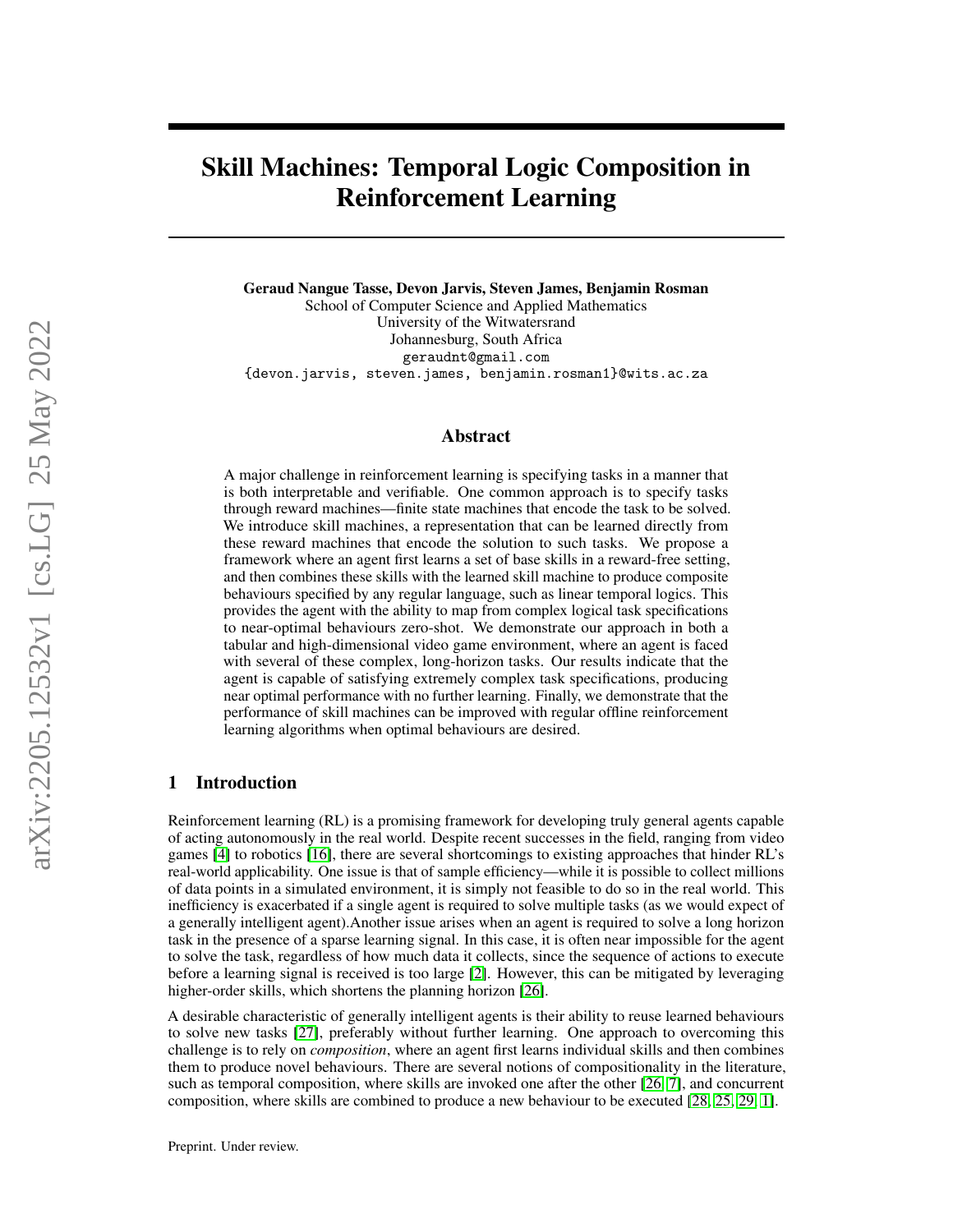Notably, work by Nangue Tasse et al. [\[20\]](#page-10-3) has demonstrated how an agent can learn skills that can be combined using Boolean operators, such as negation and conjunction, to produce semantically meaningful behaviours without further learning. An important benefit to this approach to compositionality is that it provides a way to address another key issue with RL: tasks, as defined by reward functions, can be notoriously difficult to specify. This may lead to undesired behaviours that are not easily interpretable and verifiable. Composition that enables human-understandable task specifications and produces reliable behaviours then represents a major step towards safe AI [\[10\]](#page-10-4).

Unfortunately, these compositions are strictly concurrent and cannot be chained to solve temporallyspecified tasks. One solution to this issue is *reward machines*—finite state machines that encode the tasks to solve [\[13\]](#page-10-5). While this obviates the sparse reward problem, the agent is still required to learn how to solve a given task through environment interaction, and the subsequent solution is monolithic, restricting its applicability to new tasks and limiting the reliability of resulting behaviours.

In this work, we combine these two approaches to develop an agent capable of zero-shot concurrent *and* temporal composition. We particularly focus on temporal logic composition, such as linear temporal logic (LTL) [\[24\]](#page-11-5), allowing agents to sequentially chain and order their skills while ensuring certain conditions are always or never met. We make the following contributions: (a) we propose *skill machines*, a finite state machine that can be autonomously learned by a compositional agent, and which can be used to solve any task expressible as a finite state machine without further learning; (b) we prove that these skill machines are *satisficing*—given a task specification, an agent can successfully solve it while adhering to any constraints; and (c) we demonstrate our approach in several environments, including a high-dimensional video game domain. Having learned a set of base skills in a reward-free setting, our results indicate that our method is capable of producing near-optimal behaviour for a variety of long-horizon tasks without further learning.

# 2 Background

We model the agent's interaction with the world as a Markov Decision Process (MDP), given by  $(S, \mathcal{A}, P, R, \gamma)$ , where (i)  $S \subseteq \mathbb{R}^n$  is the *n*-dimensional state space; (ii) A is the set of (possibly continuous) actions available to the agent; (iii)  $P(s'|s, a)$  is the dynamics of the world, representing the probability of the agent reaching state s' after executing action a in state s; (iv) R is a reward function bounded by  $R_{\text{MIN}}, R_{\text{MAX}}$  that represents the task the agent needs to solve; and (v)  $\gamma \in [0, 1]$ is a discount factor.

The aim of the agent is to compute a Markov policy  $\pi$  from S to A that optimally solves a given task. Instead of directly learning a policy, an agent will often instead learn a value function that represents Instead of directly learning a policy, an agent will often instead learn a value function that the expected return following policy  $\pi$  from state  $s$ :  $V^{\pi}(s) = \mathbb{E}^{\pi} \left[ \sum_{t=0}^{\infty} \gamma^{t} R(s_t, a_t, s_{t+1}) \right]$ ‰ . A more useful form of value function is the action-value function  $Q^{\pi}(s, a)$ , which represents the expected return obtained by executing a from s, and then following  $\pi$ . The optimal action-value function is given by  $Q^*(s, a) = \max_{\pi} Q^{\pi}(s, a)$  for all states s and actions a, and the optimal policy follows by acting greedily with respect to  $Q^*$  at each state.

## 2.1 Logical Composition in the Multitask Setting

We are interested in the multitask setting, where an agent is required to reach a set of goals in some goal space  $G \in S$ . We assume that all tasks share the same state space, action space and dynamics, but differ in their reward functions. We model this setting by defining a background MDP  $M_0 = \langle S_0, A_0, P_0, R_0 \rangle$  with its own state space, action space, transition dynamics and background reward function. Any individual task  $\tau$  is then specified by a task-specific reward function  $R_{\tau}$  that is non-zero only for transitions entering a state in  $G$ . The reward function for the resulting MDP is then simply  $R_0 + R_\tau$ .

Nangue Tasse et al. [\[20\]](#page-10-3) consider the case where  $R_{\tau} \in \{R_{\text{MIN}}, R_{\text{MAX}}\}$  and develop a framework that allows agents to apply Boolean operations—conjunction ( $\wedge$ ), disjunction ( $\vee$ ) and negation ( $\neg$ )—over the space of tasks and value functions. This is achieved by first defining the goal-oriented reward function R which extends the task rewards r to penalise an agent for achieving goals different from the one it wished to achieve: "

<span id="page-1-0"></span>
$$
\bar{R}(s, g, a, s') := \begin{cases} \bar{R}_{\text{MIN}} & \text{if } g \neq s \text{ and } s' \text{ is absorbing} \\ R(s, a) & \text{otherwise,} \end{cases} \tag{1}
$$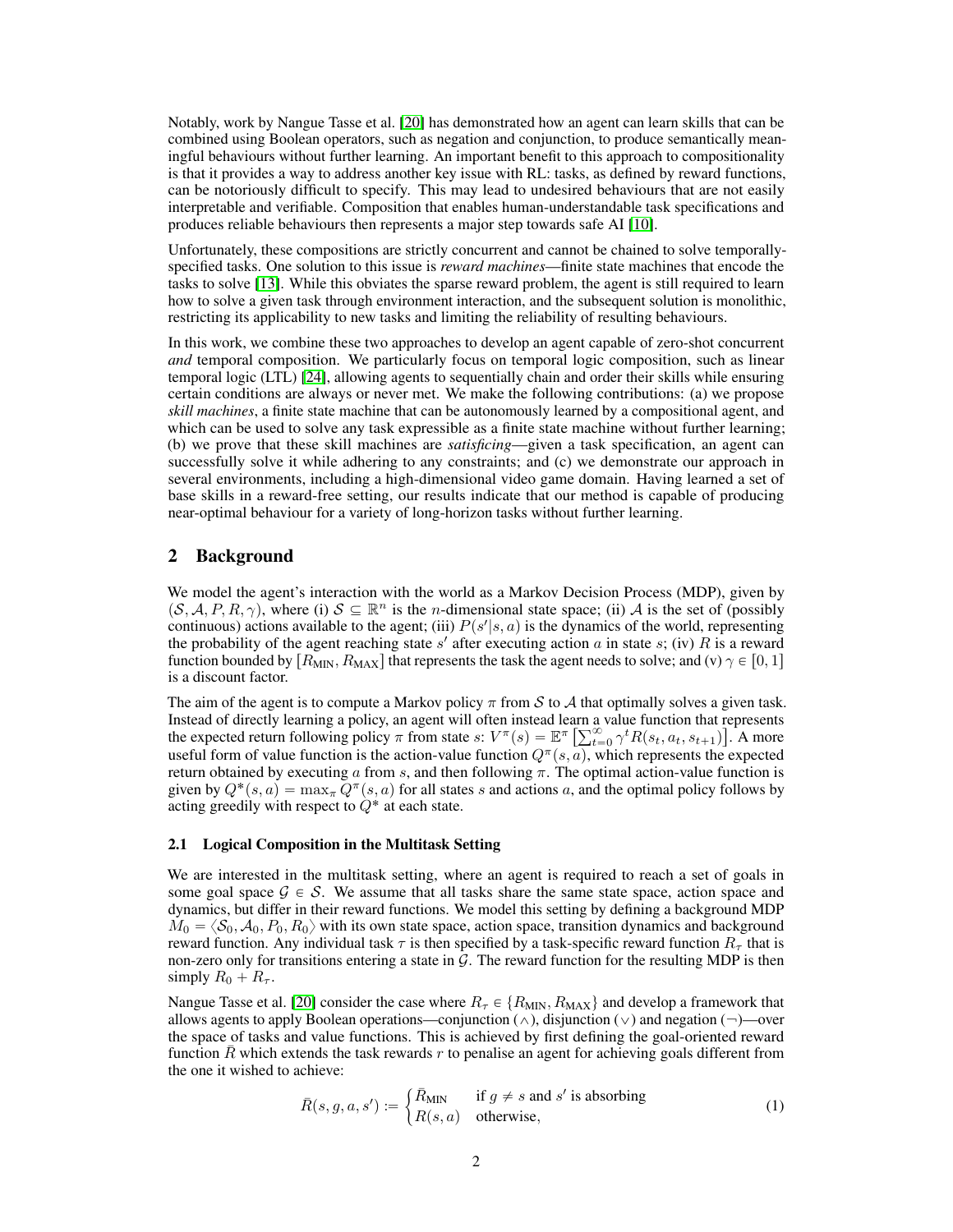where  $\bar{R}_{\text{MIN}}$  is a large negative penalty that can be derived from the bounds of the reward function.

Using Equation [1,](#page-1-0) we can define the related goal-oriented value function as: ż

$$
\bar{Q}(s, g, a) = \bar{R}(s, g, a) + \gamma \int_{\mathcal{S}} \bar{V}^{\bar{\pi}}(s', g) P_{(s, a)}(ds'),
$$
\n<sup>(2)</sup>

where  $\bar{V}^{\bar{\pi}}(s,g) = \mathbb{E}_{\bar{\pi}} \left[ \sum_{t=0}^{\infty} \gamma^t \bar{R}(s_t, g, a_t, s_{t+1}) \right]$ .

If a new task can be represented as the logical expression of previously learned tasks, Nangue Tasse et al. [\[20\]](#page-10-3) prove that the optimal policy can immediately be obtained by composing the learned goal-oriented value functions using the same expression. For example, the union  $(\vee)$ , intersection  $(\wedge)$ , and negation  $(\neg)$  of two goal-reaching tasks A and B can be solved as follows (we omit the value functions' parameters for readability):

$$
\begin{aligned}\n\bar{Q}_{A \vee B}^* &= \bar{Q}_A^* \vee \bar{Q}_B^* := \max \{ \bar{Q}_A^*, \bar{Q}_B^* \} \\
\bar{Q}_{A \wedge B}^* &= \bar{Q}_A^* \wedge \bar{Q}_B^* := \min \{ \bar{Q}_A^*, \bar{Q}_B^* \} \\
\bar{Q}_{\neg A}^* &= \neg \bar{Q}_A^* := (\bar{Q}_{SUP}^* + \bar{Q}_{INF}^*) - \bar{Q}_A^*,\n\end{aligned}
$$

where  $\bar{Q}_{SUP}^*$  and  $\bar{Q}_{INF}^*$  are the goal-oriented value functions for the maximum task ( $r = R_{MAX}$  for all G) and minimum task ( $r = R_{\text{MIN}}$  for all G), respectively. Following Nangue Tasse et al. [\[21\]](#page-10-6), we refer to these goal-oriented value functions as *world value functions* (WVFs).

## 2.2 Reward Machines

One difficulty with the standard MDP formulation is that the agent is often required to solve a complex long-horizon task using only a scalar reward signal as feedback from which to learn. To overcome this, Icarte et al. [\[13\]](#page-10-5) propose *reward machines* (RMs), which provide structured feedback to the agent in the form of a finite state machine. RMs encode a reward function using a set of propositional symbols  $P$  that represent abstract environment features as follows:

Definition 1 (Reward Machine). *Given a set of propositional symbols* P*, states* S *and actions* A*, a reward machine is a tuple*  $R_{PSA} = \langle U, u_0, F, \delta_u, \delta_r \rangle$  where (i) U is a finite set of states; (ii)  $u_0\in U$  *is an initial state; (iii)*  $F$  *is a finite set of terminal states; (iv)*  $\delta_u:U\times 2^{\mathcal{P}}\to U\cup F$  *is the state-transition function; and (v)*  $\delta_r : U \to [S \times A \times S \to \mathbb{R}]$  *is the state-reward function.* 

RMs consist of a finite set of states  $U$ , each of which represents a set of propositions that are true at the given environment state. Transitions between RM states are governed by  $\delta_u$ , and the RM emits a reward function according to  $\delta_r$ . A particular instantiation of an RM that is used in practice is a *simple reward machine* (SRM), which restricts the form of the state-reward function to be  $\delta_r : U \times 2^{\mathcal{P}} \to \mathcal{R}$ [\[13\]](#page-10-5). In other words, when a transition between  $u, u' \in U$  is made, the SRM emits a single scalar instead of a function (as in the case of RMs).

To incorporate RMs into the RL framework, the agent must be able to determine which abstract propositions are true at any given state. To achieve this, the agent is equipped with a labelling function  $L : S \times A \times S \to 2^{\mathcal{P}}$  that assigns truth values to the propositions based on the agent's interaction with its environment. The agent can then learn a policy in a new decision process where the reward function in the original MDP is replaced with the RM, which is defined by the tuple  $\langle S, A, P, \gamma, P, L, U, u_0, F, \delta_u, \delta_r \rangle$ . The agent's aim is now to learn a policy over the joint MDP and RM state space  $\pi : S \times U \to A$ , which can be achieved with standard algorithms such as Q-learning [\[13\]](#page-10-5).

## 3 Leveraging Skill Composition for Temporal Logic Tasks

To describe our approach to temporal composition, we use the *Office Gridworld* [\[13\]](#page-10-5) as a running example. In the environment, illustrated by Figure [1a,](#page-3-0) an agent (blue square) can move to adjacent cells in any of the cardinal directions. It can also pick up coffee or mail at locations  $\bullet$  or  $\boxtimes$ respectively, and it can deliver them to the office at location  $o$ . Cells marked  $\ast$  indicate decorations that are broken if the agent collides with them, and cells marked  $A-D$  indicate the centres of the corner rooms. Hence, the reward machines that specify tasks in this environment are defined over 8 propositions:  $\mathcal{P} = \{\blacktriangleright, \boxtimes, \blacktriangleright, \alpha, A, B, C, D\}$ , where propositions are true when the agent is at their respective locations.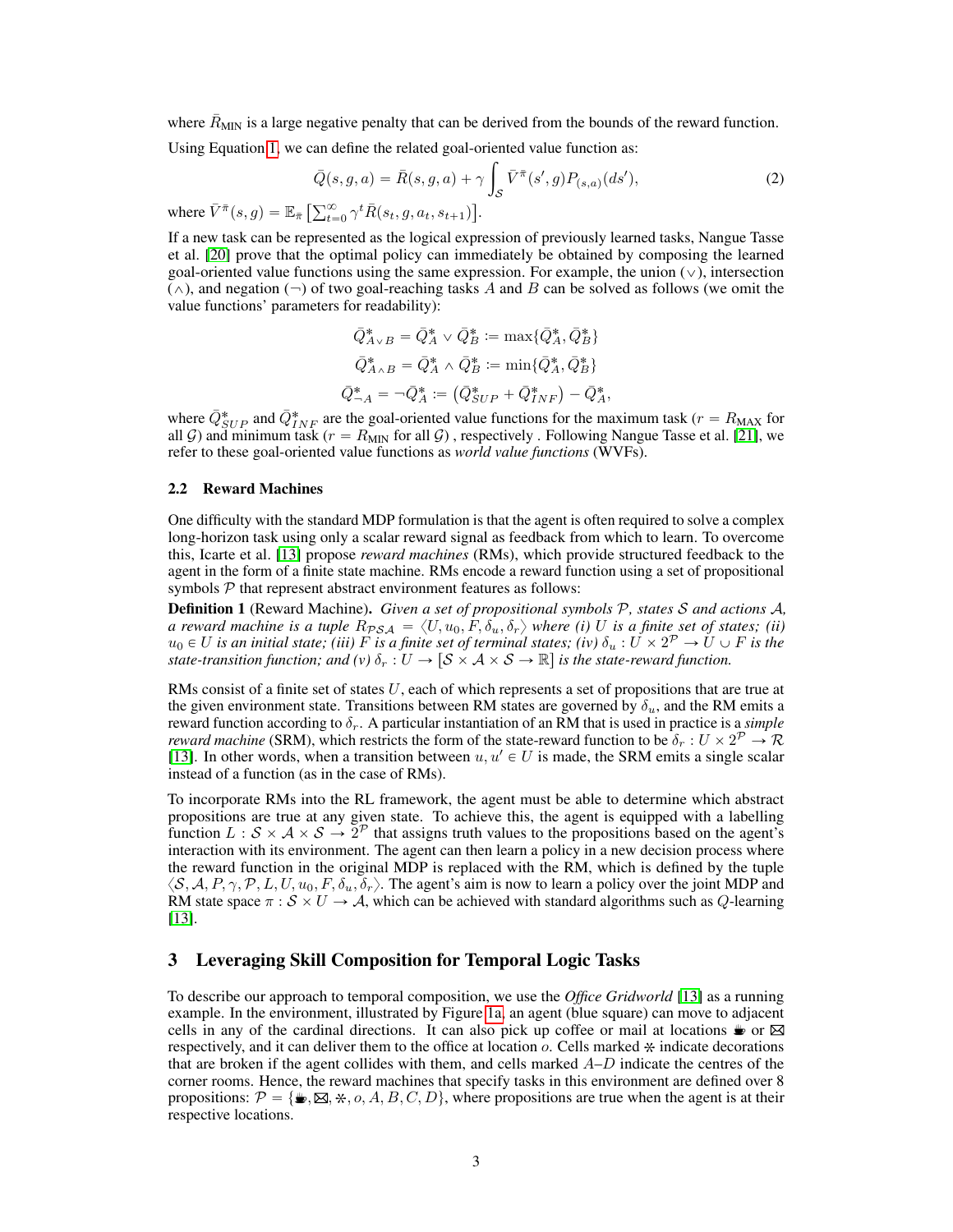<span id="page-3-0"></span>

Figure 1: Illustration of the office gridworld, and the skill machines for tasks (b) "deliver coffee to the office without breaking any decoration", and (c) "deliver coffee and mail to the office."

#### 3.1 Task Space

We now define the set of tasks to be considered. We first introduce the concept of *constraints*  $C \subseteq \mathcal{P}$ , which are the set of propositions that an agent should avoid setting to true and corresponds to the global operator  $G$  in a linear temporal logic (LTL) specification. An example of a constraint might be that the agent should complete a task, but avoid breaking any decorations while doing so. We can now define the notion of base tasks, which will later be composed.

**Definition 2** (Task Primitive). Let  $M = \langle \mathcal{S}_0, \mathcal{A}_0, P_0, R_0 \rangle$  be a background MDP. We define a set of task primitives in this domain as  $\mathcal{M}_\mathcal{G}=\{\langle \mathcal{S}, \mathcal{A}, P, R, \gamma \rangle\}$  with absorbing goal space  $\mathcal{G}=2^\mathcal{P}$  and *labelling function* L*, where*

$$
S := (S_0 \times 2^C) \cup 2^P
$$
, where *C* is the set of constraints;  

$$
A := A_0 \times A_\tau
$$
, where  $A_\tau = \{0, 1\}$  represents whether or not to terminate a task;

$$
P(\langle s_0, c \rangle, \langle a_0, a_\tau \rangle) := \begin{cases} L(s_0, a_0, s_0') & \text{if } a_\tau = 1 \\ \langle s_0', c' \rangle & \text{otherwise} \end{cases},
$$
\n
$$
\text{where } s_0' \sim P_0(\cdot | s_0, a_0) \text{ and } c' = c \cup (c \cap L(s_0, a_0, s_0'));
$$
\n
$$
(R \in \{R, R, a_0\} \text{ if } a_0 = 1).
$$

$$
R(\langle s_0, c \rangle, \langle a_0, a_\tau \rangle) := \begin{cases} R_\tau \in \{R_{MIN}, R_{MAX}\} & \text{if } a_\tau = 1\\ R_0(s_0, a_0) & \text{otherwise.} \end{cases}
$$

The above defines the tasks' state space to be the product of the environment state and the set of constraints, incorporating the set of propositions that are currently true. The action space is augmented with a terminating action following Barreto et al. [\[7\]](#page-10-2) and Nangue Tasse et al. [\[20\]](#page-10-3), which indicates that the agent wishes to achieve the goal it is currently at, and is similar to an option's termination condition [\[26\]](#page-11-0). The transition dynamics update the environment state and constraints set to true when a regular action is taken, and use the labelling function to return the set of propositions achieved when the agent decides to terminate. Finally, the agent receives the regular environment reward when taking an action, but a task-specific goal reward when it terminates. We will assume that the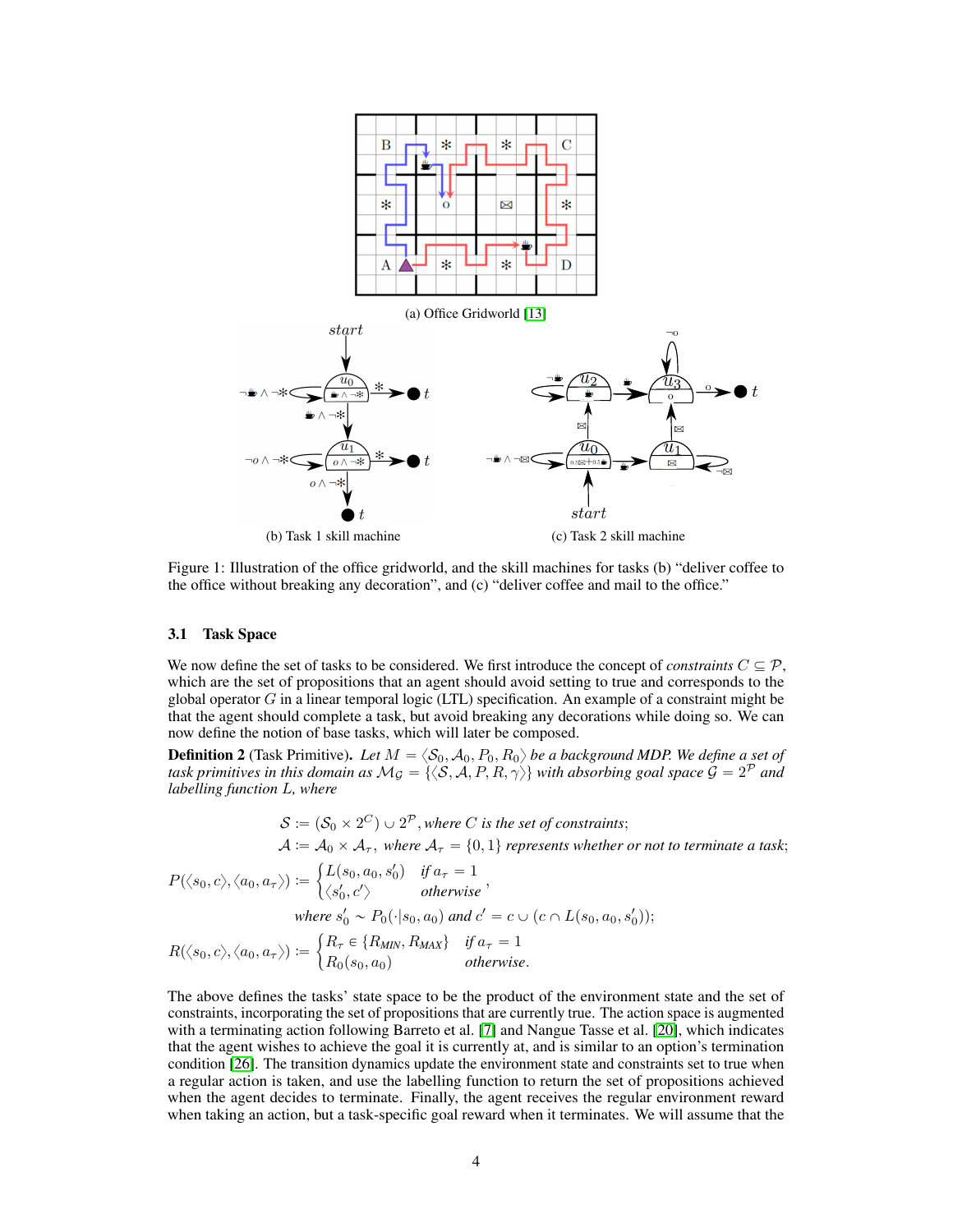environment and task-specific rewards are such that the optimal policies for all tasks are guaranteed to reach desired reachable goal states—a common example is to have a reward of 1 at desired goal states and no rewards everywhere else.

Equipped with this definition, we can now define the set of all tasks under consideration: Definition 3 (Task space). *The set of all tasks* M *is all linear preferences over task primitives:*

$$
\mathcal{M} = \left\{ \langle \mathcal{S}, \mathcal{A}, P, R_{\mathbf{w}}, \gamma \rangle : R_{\mathbf{w}}(s, a) = \sum_{i=1}^{|\mathcal{M}_{\mathcal{G}}|} w_i R_i(s, a) \text{ and } \mathbf{w} \in \mathbb{R}^{|\mathcal{M}_{\mathcal{G}}|} \right\}
$$
(3)

This definition of task space gives us a very general notion of task that is still grounded in achieving goals. It also subsumes most definitions of tasks considered in the composition literature, including Boolean algebra tasks from Nangue Tasse et al. [\[20\]](#page-10-3) and linear preference tasks from Barreto et al. [\[8\]](#page-10-7). Hence, we will restrict our attention to reward machines whose rewards per state originate from the defined task space (instead of arbitrary real-valued functions that are not grounded in achieving goals in an environment). We denote such reward machines as  $R_{\mathcal{MSA}} = \langle U, u_0, F, \delta_u, \delta_{\mathcal{M}} \rangle$  where  $\delta_{\mathcal{M}}$  maps from RM-states to task rewards.

## 3.2 Skill machines

The goal space of a primitive task is defined by a set of Boolean propositions. We can leverage prior work to solve each individual task using a set of base primitive skills [\[20\]](#page-10-3). We therefore only need concern ourselves with how to solve any task expressed as a linear combination of the primitive tasks. Fortunately, Theorem [1](#page-4-0) below demonstrates that a linear combination of base skills does just this.

<span id="page-4-0"></span>**Theorem 1.** Let  $\mathbf{R}_{\mathcal{M}_{\mathcal{G}}}$  be a vector of rewards for each primitive task, and  $\bar{\mathbf{Q}}^*_{\mathcal{G}}$  be the corresponding *vector of optimal WVFs. Then, for a task*  $m \in \mathcal{M}$  *with reward function*  $R_{\mathbf{w}} \stackrel{.}{=} \mathbf{w} \cdot \mathbf{R}_{\mathcal{M}_\mathcal{G}}$ *, we have* 

$$
\bar{Q}_m^* = \mathbf{w} \cdot \bar{\mathbf{Q}}_{\mathcal{G}}^*
$$

*Proof.*

$$
\bar{Q}_{m}^{*}(s, g, a) = \mathbb{E}_{\bar{\pi}^{*}} \left[ \sum_{t=0}^{\infty} \gamma^{t} \mathbf{w} \cdot \bar{\mathbf{R}}_{\mathcal{M}_{\mathcal{G}}}(s_{t}, g, a_{t}, s_{t+1}) \right]
$$

$$
= \mathbf{w} \cdot \mathbb{E}_{\bar{\pi}^{*}} \left[ \sum_{t=0}^{\infty} \gamma^{t} \bar{\mathbf{R}}_{\mathcal{M}_{\mathcal{G}}}(s_{t}, g, a_{t}, s_{t+1}) \right];
$$

since the world policies are independent of task [\[20\]](#page-10-3)[Lemma 2].

.

for the control of the control of the control of the control of the control of the control of the control of the control of the control of the control of the control of the control of the control of the control of the cont

$$
= \mathbf{w} \cdot \bar{\mathbf{Q}}^*_{\mathcal{G}}
$$

 $\Box$ 

We now have agents capable of solving any logical and linear composition of tasks by learning a finite set of base skills  $\bar{Q}_{\mathcal{G}}^*$  for task primitives  $\mathcal{M}_{\mathcal{G}}$ . We refer to this basis set of skills as *skill primitives*. Given this compositional ability over skills, and reward machines that expose the structure of tasks, agents can solve temporally extended tasks with little or no further learning. To achieve this, we define skill machines as a representation of logical and temporal knowledge over skills.

<span id="page-4-1"></span>**Definition 4** (Skill Machine). *Given a set of propositional symbols* P *with constraints*  $C \subseteq P$ *,* their corresponding skill primitives  $\bar{\mathbf{Q}}^{\text{*}}_{\mathcal{G}}$  and task space M, states S and actions A, a skill machine *is a tuple*  $\bar{Q}^*_{MSA} = \langle U, u_0, F, \delta_u, \delta_Q, \mathbf{w}_U, \mathbf{w}_G \rangle$  *where (i)* U,  $u_0$ , F,  $\delta_u$  are defined as for reward *machines; (ii)*  $\mathbf{w}_U : U \times U \to \mathbb{R}$  *is a preference function over state transitions; (iii)*  $\mathbf{w}_G : S \times G \to \mathbb{R}$ *is a preference function over goals; and (v)*  $\delta_Q : S \times U \times A \to [S \times A \to \mathbb{R}]$  *is the state-skill function defined by:*

$$
\delta_Q(s, u, a) \mapsto \sum_{g \in \mathcal{G}} \sum_{u' \in U} \mathbf{w}_{\mathcal{G}}(s, u, g) \mathbf{w}_U(u, u') \overline{Q}_{u, u'}^*(s, g, a),
$$

where  $\bar{Q}_{u,u'}^*$  is the WVF obtained by composing the skill primitives  $\bar{\mathbf{Q}}^*_\mathcal{G}$  according to the Boolean  $expression for the transition \delta_u = u'.$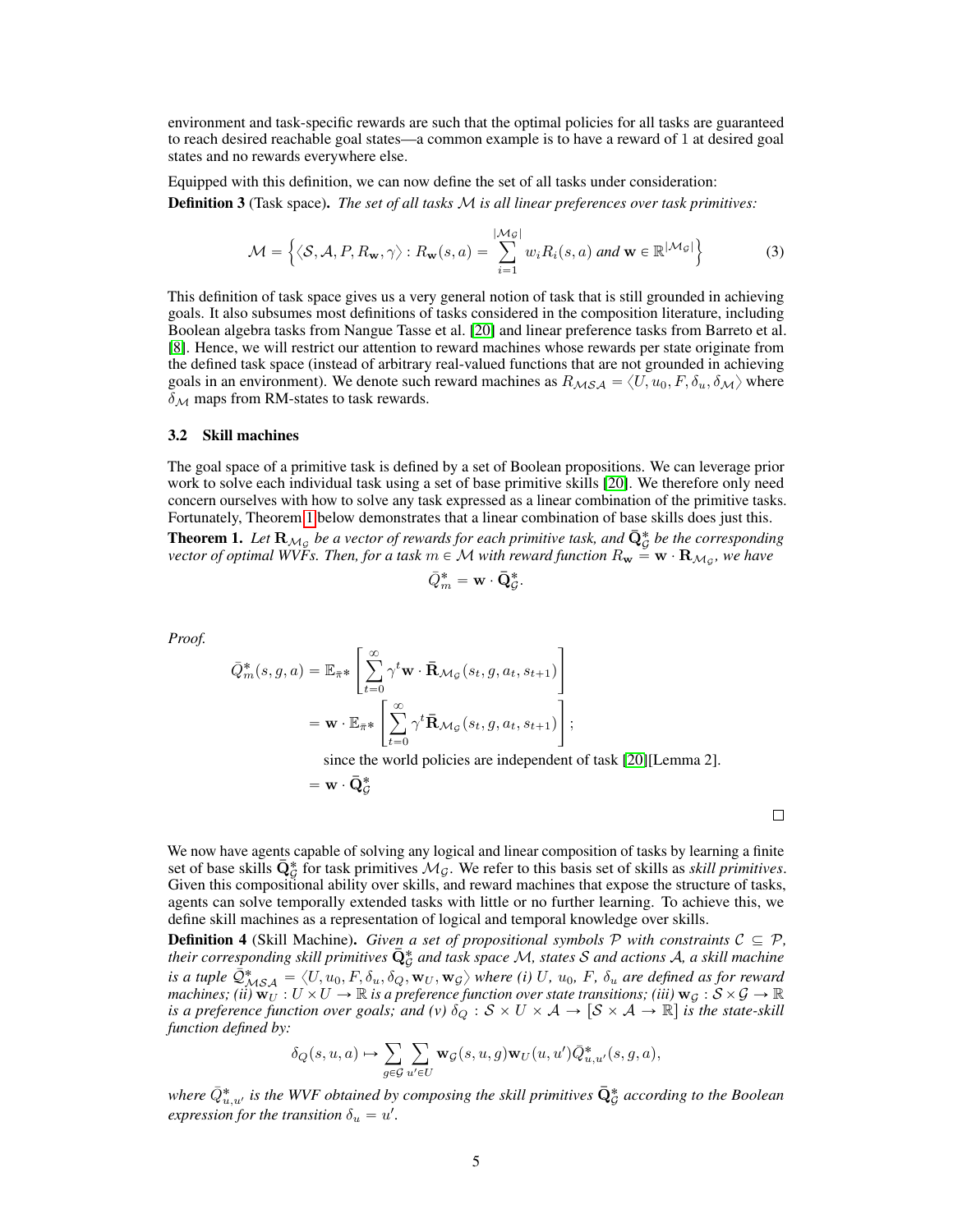For a given state s in the environment and state  $u$  in the skill machine, the skill machine uses its preference over transitions  $w_U$  and goals  $w_g$  to compute a skill  $Q(s, a) := \delta_Q(s, u, a)$  that an agent can use to take an action a. The environment then transitions to the next state  $s' \leftarrow P(s, a)$  and the skill machine transitions to  $u' \leftarrow \delta_u(u, L(s, a, s'))$ . W<sub>U</sub> represents cases where there is not necessarily a single desirable transition to follow given the current SM-state. This is illustrated by the SM in Figure [1c,](#page-3-0) where mail and coffee are equally desirable at the initial state. Similarly,  $w_G$  represents cases where there may be a single desirable task, but its goals are not necessarily equally desirable given the environment state. This is illustrated by the SM in Figure [1b,](#page-3-0) where the agent needs to pickup coffee, but there are two coffee locations. Interestingly, there always exist a choice for  $w_U$  and  $w_G$  that is optimal with respect to the corresponding reward machine, as shown in Theorem [2.](#page-5-0)

<span id="page-5-0"></span>**Theorem 2.** Let  $\pi^*(s, u)$  be the optimal policy for the cross-product MDP between a reward machine and a task space  $\mathcal{M}$ , with  $\mathcal{C} = \mathcal{P}$ . Then there exists a corresponding skill machine with a  $\mathbf{w}_G$  and  $W_{II}$  *such that* 

 $\pi^*(s, u) \in \argmax_a \delta_Q(s, u),$ 

*where*  $\delta_Q$  *is given by*  $\mathbf{w}_G$  *and*  $\mathbf{w}_U$  *as per Definition [4.](#page-4-1)* 

*Proof.* Let  $w_U(u, \cdot) = \frac{1}{N_{\delta_u}}$  where  $N_{\delta_u}$  is the number of possible RM transitions from u. Also let  $\mathbf{w}_\mathcal{G}(s, u, \cdot)$  be 1 for the set of propositions  $g \in 2^C$  that are satisfied when following  $\pi^*(s, u)$ , and zero everywhere else. Then  $\pi^*(s, u) \in \argmax_a \delta_Q(s, u)$  since  $w_U(u, u') \overline{Q}^*_{u, u'}(s, g, a)$  is optimal using Theorem [1](#page-4-0) and optimal policies are assumed to reach task goals.

Theorem [2](#page-5-0) shows that skill machines can be used to solve tasks without having to relearn action level policies. The next section shows how an agent can approximate a skill machine by planning over simple reward machines.

#### 3.3 From Reward machines to skill machines

In the previous section, we introduced skill machines (SMs) and showed that they can be used to represent the logical and temporal composition of skills needed to solve reward machines. We now show how for simple RMs, their approximate SM can be obtained zero-shot without further learning. To achieve this, we first plan over the reward machine (using value iteration, for example) to obtain Q-values for each transition. We then select the skills for each SM-state greedily. This process is illustrated in Figure [2.](#page-6-0) While this only holds for cases where the greedy skills are always satisfiable from any environment state, this still covers many tasks of interest. In particular, this holds for any RM with non-zero rewards of  $R_{MAX}$  at accepting transitions,<sup>[1](#page-5-1)</sup> as shown in Theorem [3.](#page-5-2)

<span id="page-5-2"></span>**Theorem 3.** Let  $R_{MSA} = \langle U, u_0, F, \delta_u, \delta_M \rangle$  be a satisfiable simple reward machine with non-zero *rewards*  $R_{MAX}$  *only for accepting transitions, and for which all valid transitions*  $(u, u')$  *are achievable from any state*  $s \in S$ *. Define the skill machine*  $\mathcal{Q}_{MSA}^* = \langle U, u_0, F, \delta_u, \delta_Q, \mathbf{w}_U, \mathbf{w}_G \rangle$  with

$$
\mathbf{w}_U(u, u') := \begin{cases} 1 & \text{if } u' = \arg \max_{u''} Q^*(u, u''), \\ 0 & \text{otherwise} \end{cases}
$$

$$
\mathbf{w}_\mathcal{G}(s, u, g) := \begin{cases} 1 & \text{if } g = \arg \max_{g'} \max_a \sum_{u'} \mathbf{w}_U(u, u') \bar{Q}^*_{u, u'}(s, g', a), \\ 0 & \text{otherwise} \end{cases}
$$

where  $Q^*$  is the optimal transition-value function for  $R_{PSA}$ . Then following the policy  $\pi^*(s, u) \in$  $\argmax_a \delta_Q(s,u)$  will reach an accepting transition.

*Proof.* This follows from the optimality of  $\pi^*(s, u)$  and  $Q^*$ , since each transition of the RM is satisfiable from any environment state.

 $\Box$ 

<span id="page-5-1"></span><sup>1</sup>Accepting transitions are transitions at which the high level task—described, for example, by linear temporal logics—is satisfied.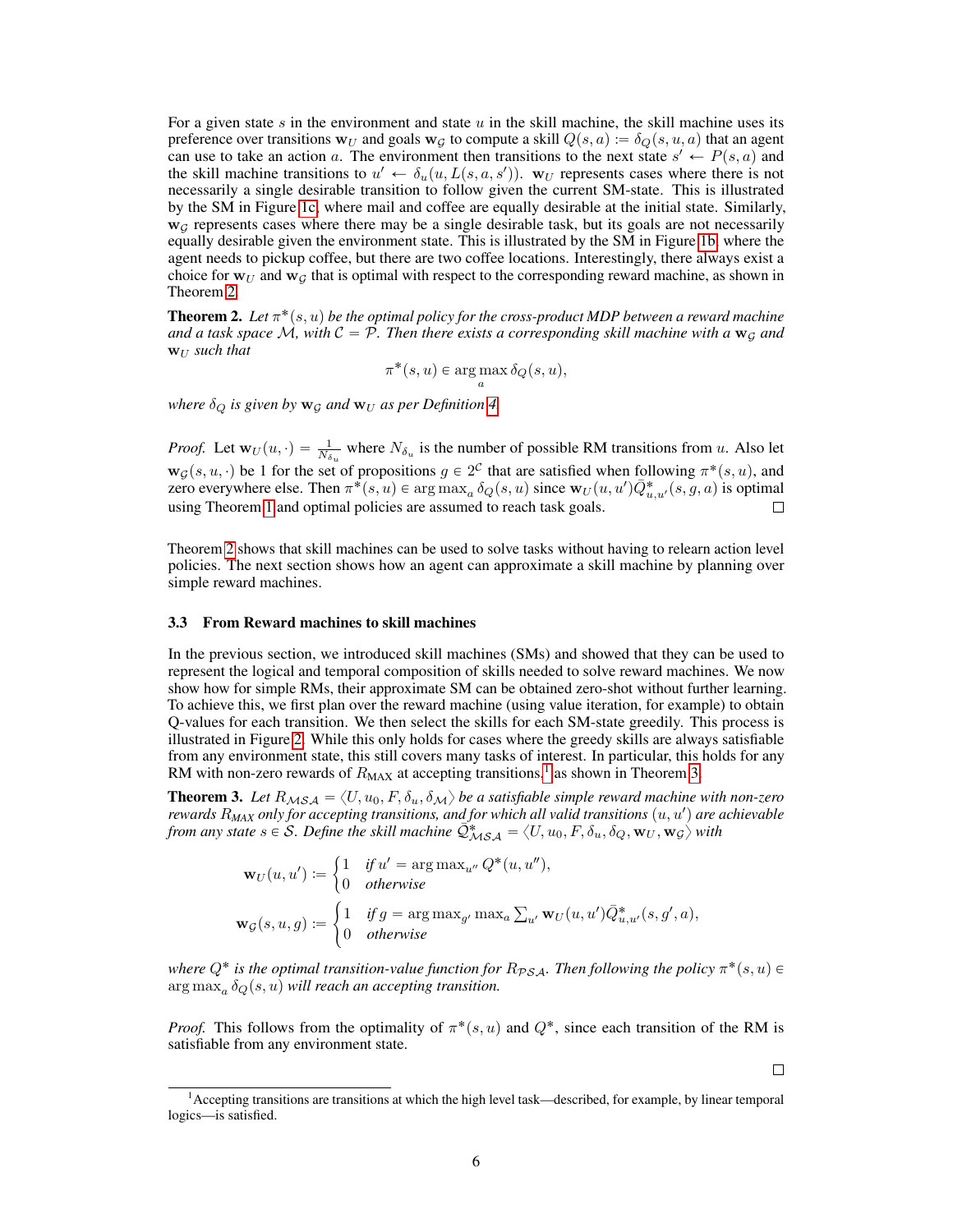Finally, in cases where the composed skill  $\delta_Q$  obtained from the approximate SM is not sufficiently optimal, we can use any off-policy algorithm to learn a new skill  $Q_{new}$  few-shot. This is achieved by using the maximising Q-values  $\max{\{\beta Q_{new}, (1 - \beta)\delta_Q\}}$  in the behaviour policy during learning. Here,  $\beta \in [0, 1]$  is a parameter that determines how much of the composed policy to use. It can also be seen as decreasing the potentially overestimated values of  $\delta_Q$ , since  $\delta_Q$  is greedy with respect to both goals and RM-transitions. Algorithm [1](#page-6-1) illustrates this process with Q-learning where  $\beta = \gamma$ , which guarantees convergence since  $\delta_Q$  will never dominate the optimal Q-values in the max.

<span id="page-6-0"></span>

Figure 2: The reward machine, value iterated RM and skill machine for the task "Patrol rooms 1, 2, 3, and 4, without breaking any decoration"

Algorithm 1: Fewshot Q-learning using Skill Machines **Input** :  $\gamma$ ,  $\alpha$ ,  $\mathcal{P}$ ,  $L$ ,  $U$ ,  $u_0$ ,  $F$ ,  $\delta_u$ ,  $\delta_Q$ **Initialise :**  $Q(s, u, a)$ foreach *episode* do Observe initial state  $s \in S$  and get initial  $u \leftarrow u_0$ while *episode is not done* do /\* Using the composed skill  $\delta_Q$  in the behaviour policy  $*$ / a  $\div$  $\arg \max (\max\{\gamma Q(s, u, a), (1 - \gamma)\delta_Q(s, u, a)\})$  if  $Bernoulli(1 - \epsilon) = 1$  $a \in \mathcal{A}$ a random action otherwise Take action  $a$  and observe next state  $s'$ Get reward  $r \leftarrow \delta_r(u)(s, a, s')$  and the next RM state  $u' \leftarrow \delta_u(u, L(s, a, s'))$ Get reward  $r \leftarrow \delta_r(u)(s, a, s')$  and the next RM state  $u' \leftarrow \delta_u(u, L(s, a))$ <br>  $Q(s, u, a) \leftarrow r$  if s' is terminal or  $u' \in F$  else  $\left[r + \gamma \max_{a'} Q(s', u', a')\right]$  $s \leftarrow s'$ end end

# <span id="page-6-1"></span>4 Experiments

#### 4.1 Discrete Domain

First, we consider the Office Gridworld domain presented in [\[13\]](#page-10-5) and depicted in Figure [1a.](#page-3-0) We use this environment as a multitask domain, consisting of the four tasks described in Table [1.](#page-7-0)

#### 4.1.1 Zero-shot temporal logics

We begin by evaluating how long it takes the agents to learn a policy that can solve all four tasks. The agent will iterate through the tasks, changing from one to the next after each episode. In all of our experiments, we compare the performance of skill machines with that of state-of-the-art RM based learning approaches like counterfactual RMs (CRM)—where the Q-functions are updated with respect to all possible RM transitions from a given environment state—and hierarchical RMs (HRM)—where an agent learns options per RM state that are grounded in the environment states.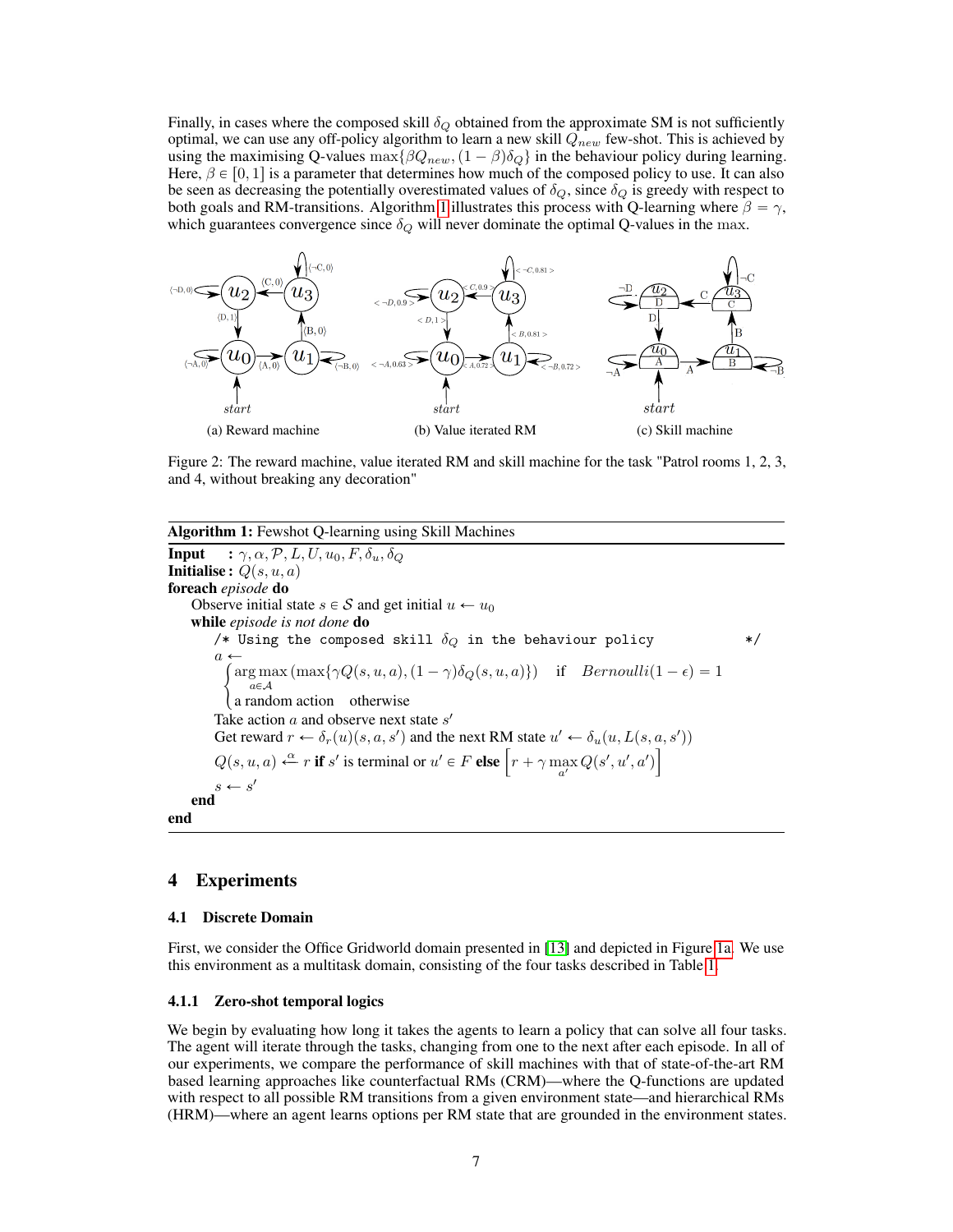<span id="page-7-0"></span>

|   | Task Description                                                        |
|---|-------------------------------------------------------------------------|
|   | Deliver coffee to the office without breaking any decoration            |
|   | Deliver a mail to the office without breaking any decoration            |
| 3 | Patrol rooms 1, 2, 3, and 4, without breaking any decoration            |
| 4 | Deliver coffee and a mail to the office without breaking any decoration |

Table 1: Tasks in the office gridworld.

Note that CRM and HRM are capable of solving the multi-task problem setup because they can use experience from solving one task to update the policies for solving the other tasks. However, skill machines in additional can share both experience between tasks when learning the skill primitives, as well as use the composition of these primitives to generalize zero-shot to more difficult tasks.

We run 25 independent trials and report the average reward per step across the four tasks in Table [1.](#page-7-0) In addition to learning all four tasks, we also experimented with task 4 in isolation. For this experiment 25 independent trials were run and the average reward per step computed. In the single task domain, the difference between CRM, HRM, skill machines and Q-Learning should be less severe as CRM, HRM and skill machines now cannot leverage prior knowledge. Thus, the comparison between multi-task and single task learning in this setting will evaluate the benefit of the compositionality afforded by skill machines.

The results of the these two experiments are shown in Figure [3.](#page-7-1) It is important to note that we train all algorithms for the same amount of time during these experiments and previous work [\[20\]](#page-10-3) has shown that learning the WVF takes longer than learning task-specific skills. In addition, the skill machines are being used to zero-shot generalise to the office tasks using skill primitives. Thus, using the skill machines in isolation (labelled SM and shown in blue on Figure [3\)](#page-7-1) will provide sub-optimal performance compared to the task specific agents, since the skill machines have not been trained to optimality and are not specialized to the domain. Even under these conditions skill machines perform comparably to HRM+RS in terms of final performance, and due to the amortized nature of learning the WVF will achieve its final rewards from the first epoch.

<span id="page-7-1"></span>

Figure 3: Average returns during training in the office gridworld.

## <span id="page-7-2"></span>4.1.2 Few-shot temporal logics

It is possible to pair the skill machines with a learning algorithm such as Q-Learning to achieve few-shot generalisation. From the results shown in Figure [3](#page-7-1) it is apparent that skill machines paired with Q-Learning (labelled QL-SM and shown in orange on Figure [3\)](#page-7-1) achieves the best performance for both the single-task and multi-task setting. Additionally, skill machines with Q-Learning begin with a significantly higher reward and converge on their final performance faster than all benchmarks. The speed of learning is due to the compositionality of the skill primitives with skill machines, and the high final performance is due to the generality of the learned primitives being paired with the domain specific Q-Learner. In sum, skill machines provide fast composition of skills and, when paired with a learning algorithm, achieve optimal performance compared to all benchmarks.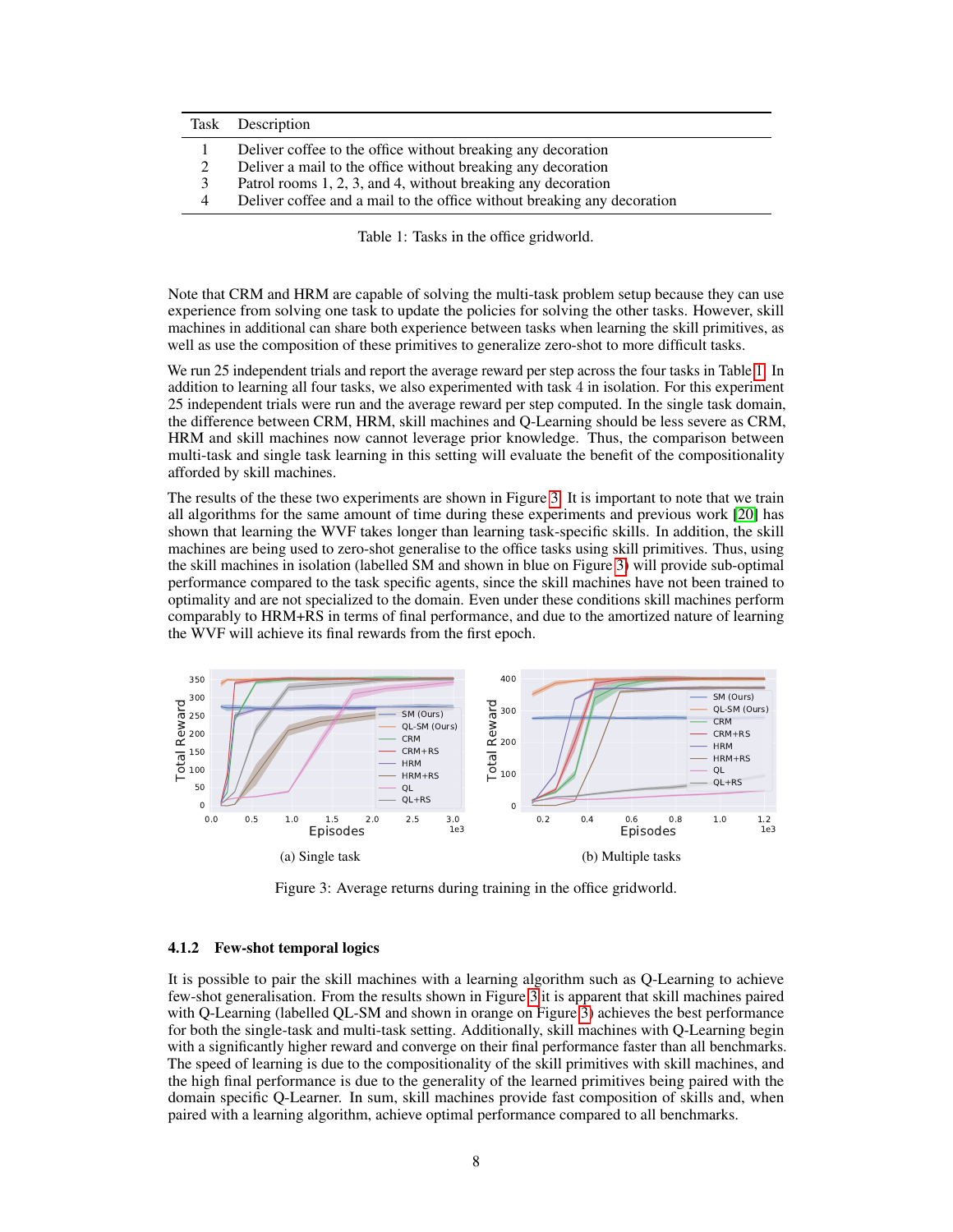<span id="page-8-0"></span>

Figure 4: Moving-targets domain

Table 2: Example tasks in the moving-targets domain. Objects re-spawn in random positions when picked.

## 4.2 Moving Targets Domain

We now demonstrate our temporal logic composition approach in a canonical object collection domain with high dimensional pixel observations [\[20\]](#page-10-3) (Figure [4\)](#page-8-0). The agent here needs to pick up objects of various shapes and colors, and picked objects re-spawn at random empty positions similarly to previous object collection domains [\[8\]](#page-10-7). There are 3 object colors—beige, blue, purple—and 2 object shapes—squares, circles. To learn the WVF for a given task primitive, we use the goal oriented Q-learning method of Nangue Tasse et al. [\[20\]](#page-10-3) where the agent keeps track of reached goals and uses deep Q-learning [\[19\]](#page-10-8) to update the WVF with respect to all seen goals at every time step.

We first train the agent on 3 base task primitives: *pick up blue objects*, *pick up purple objects*, and *pick up squares*. We then use the learned skill primitives to solve multiple temporal logic tasks. Figure [5](#page-8-1) shows the average returns of the optimal policies and SM policies for the 4 tasks described in Table [2.](#page-8-0) Our results show that even in difficult function approximation settings with sub-optimal skill primitives, the zero-shot policies obtained from skill machines are very close to optimal on average. We also observe that for very hard tasks like task 3 and 4—where the agent must satisfy difficult temporal constraints—, the compounding effect of the sub-optimal policies sometimes lead to failed episodes. In such cases, learning new skills few-shot by leveraging the SM would guarantee convergence to optimal policies as was demonstrated in Section [4.1.2.](#page-7-2)

<span id="page-8-1"></span>

Figure 5: Average returns over 100 runs for tasks in Table [2i](#page-8-0)n the moving-targets domain.

# 5 Related work

One family of approaches to concurrent composition leverages forms of regularisation to achieve semantically meaningful disjunction [\[28,](#page-11-2) [29\]](#page-11-4) or conjunction [\[11,](#page-10-9) [12\]](#page-10-10). Weighted composition has also been demonstrated; for example, Peng et al. [\[23\]](#page-11-6) learn weights to compose existing policies multiplicatively to solve new tasks. Approaches that leverage the successor feature (SF) framework [\[6\]](#page-10-11) are capable of solving tasks defined by linear preferences over features [\[8\]](#page-10-7). Alver & Precup [\[1\]](#page-9-1) show that an SF basis can be learned that is sufficient to span the space of tasks under consideration,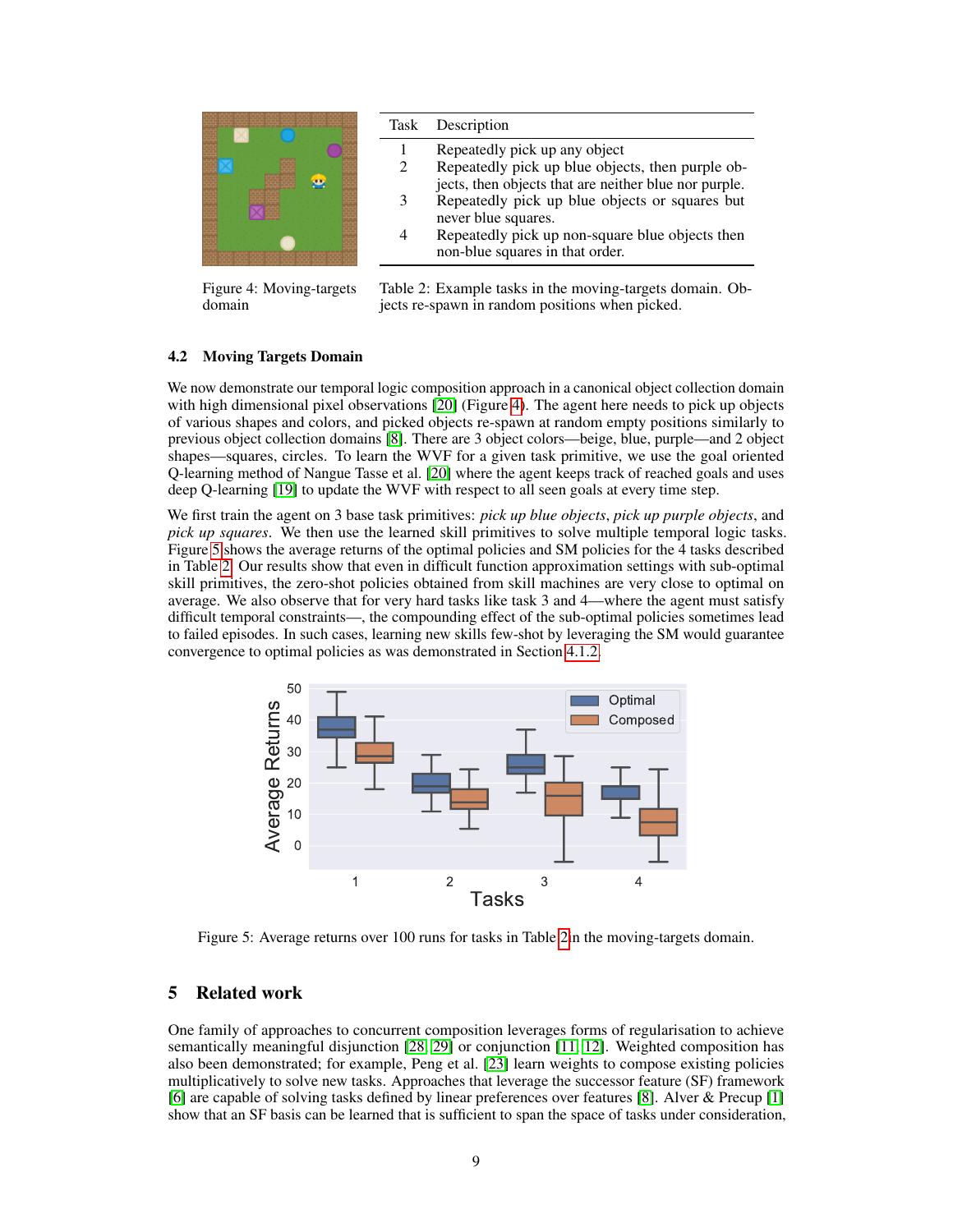while Nemecek & Parr [\[22\]](#page-11-7) determine which policies should be stored in limited memory so as to maximise performance on future tasks. In contrast to these approaches, our framework allows for both concurrent composition (including operators, such as negation, that other approaches do not support) and temporal composition, such as LTL.

A popular way of achieving temporal composition is through the options framework [\[26,](#page-11-0) [3\]](#page-9-2). Here, high-level skills are first discovered and then executed sequentially to solve a task [\[15,](#page-10-12) [5\]](#page-10-13). Barreto et al. [\[7\]](#page-10-2) leverage the SF and options framework and learn how to linearly combine skills, chaining them sequentially to solve temporal tasks. However, these options-based approaches offer a relatively simple form of temporal composition. By contrast, we are able to solve tasks expressed through regular languages zero-shot, while providing soundness guarantees.

Work has also centred on approaches to defining tasks using human-readable logic operators. For example, Li et al. [\[17\]](#page-10-14) and Littman et al. [\[18\]](#page-10-15) specify tasks using LTL, which is then used to generate a standard reward signal for an RL agent to train on. Camacho et al. [\[9\]](#page-10-16) show how to perform reward shaping given LTL specifications, while Jothimurugan et al. [\[14\]](#page-10-17) develop a formal language that encodes tasks as sequences, conjunctions and disjunctions of subtasks. This is then used to obtain a shaped reward function that can be used for learning. All of these approaches focus on how an agent can improve learning given such specifications or structure, but we show how an explicitly compositional agent can immediately solve such tasks without further learning using WVFs.

# 6 Conclusion

We proposed skill machines—finite state machines that can be learned from reward machines—that allow agents to solve extremely complex tasks involving temporal and concurrent composition. We demonstrated how skills can be learned and encoded in a specific form of goal-oriented value function that, when combined with the learned skill machines, are sufficient for solving subsequent tasks without further learning. Our approach guarantees that the resulting policy adheres to the logical task specification, which provides assurances of safety and verifiability to the agent's decision making, important characteristics that are necessary if we are to ever deploy RL agents in the real world. While the resulting behaviour is provably satisficing, empirical results demonstrate that the agent's performance is near optimal; further fine-tuning can be performed should optimality be required, which greatly improves the sample efficiency. We see this approach as a step towards truly generally intelligent agents, capable of immediately solving human-specifiable tasks in the real world with no further learning.

## Acknowledgements

GNT is supported by an IBM PhD Fellowship. This research was supported, in part, by the National Research Foundation (NRF) of South Africa under grant number 117808. The content is solely the responsibility of the authors and does not necessarily represent the official views of the NRF.

The authors acknowledge the Centre for High Performance Computing (CHPC), South Africa, for providing computational resources to this research project. Computations were also performed using High Performance Computing Infrastructure provided by the Mathematical Sciences Support unit at the University of the Witwatersrand.

## References

- <span id="page-9-1"></span>[1] Alver, S. and Precup, D. Constructing a good behavior basis for transfer using generalized policy updates. In *International Conference on Learning Representations*, 2022.
- <span id="page-9-0"></span>[2] Arjona-Medina, J. A., Gillhofer, M., Widrich, M., Unterthiner, T., Brandstetter, J., and Hochreiter, S. Rudder: Return decomposition for delayed rewards. *Advances in Neural Information Processing Systems*, 32, 2019.
- <span id="page-9-2"></span>[3] Bacon, P., Harb, J., and Precup, D. The option-critic architecture. In *Thirty-First AAAI Conference on Artificial Intelligence*, 2017.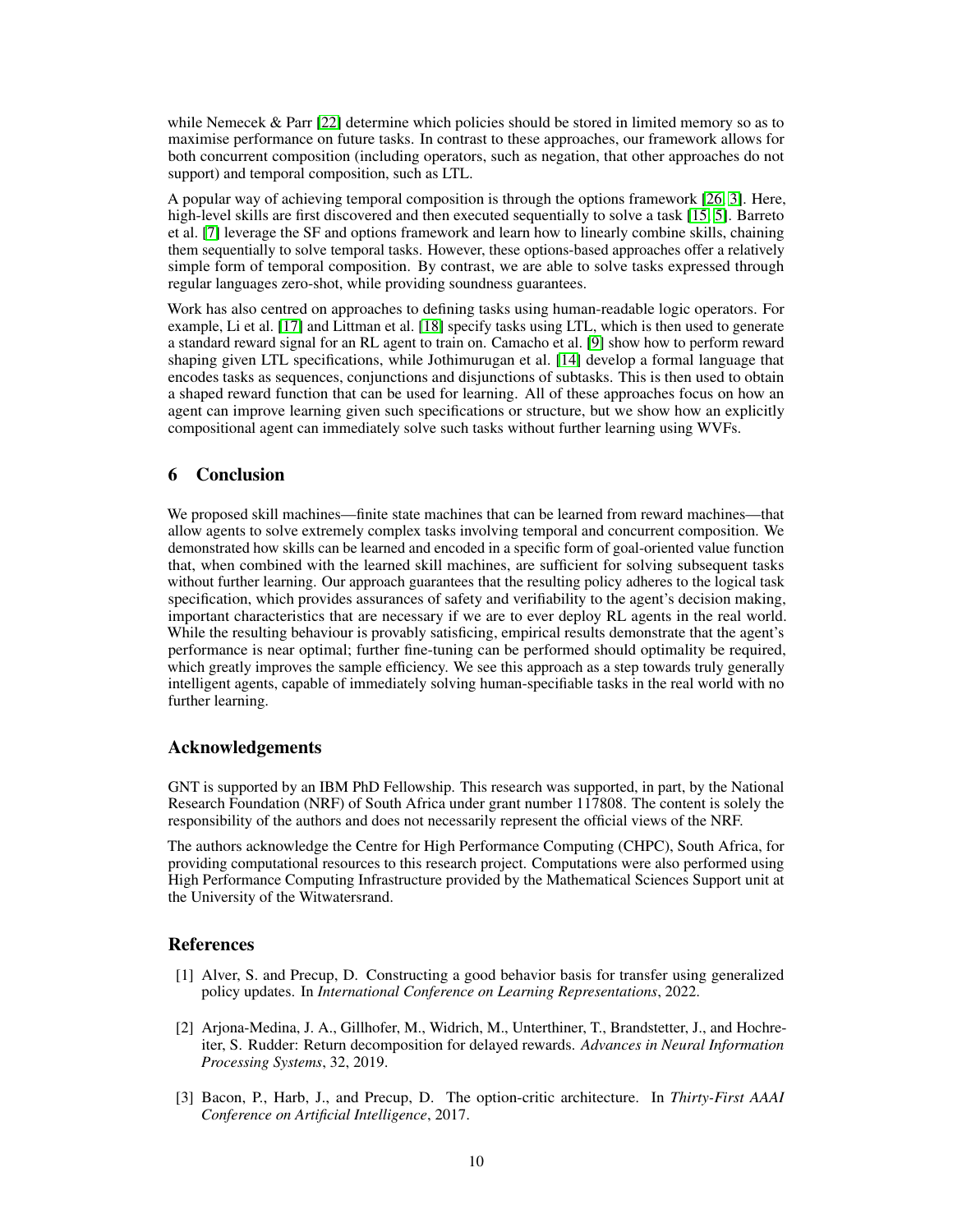- <span id="page-10-0"></span>[4] Badia, A. P., Piot, B., Kapturowski, S., Sprechmann, P., Vitvitskyi, A., Guo, Z. D., and Blundell, C. Agent57: Outperforming the Atari human benchmark. In *International Conference on Machine Learning*, pp. 507–517. PMLR, 2020.
- <span id="page-10-13"></span>[5] Bagaria, A. and Konidaris, G. Option discovery using deep skill chaining. In *International Conference on Learning Representations*, 2019.
- <span id="page-10-11"></span>[6] Barreto, A., Dabney, W., Munos, R., Hunt, J., Schaul, T., van Hasselt, H., and Silver, D. Successor features for transfer in reinforcement learning. In *Advances in Neural Information Processing Systems*, pp. 4055–4065, 2017.
- <span id="page-10-2"></span>[7] Barreto, A., Borsa, D., Hou, S., Comanici, G., Aygün, E., Hamel, P., Toyama, D., Mourad, S., Silver, D., Precup, D., et al. The option keyboard: Combining skills in reinforcement learning. *Advances in Neural Information Processing Systems*, 32, 2019.
- <span id="page-10-7"></span>[8] Barreto, A., Hou, S., Borsa, D., Silver, D., and Precup, D. Fast reinforcement learning with generalized policy updates. *Proceedings of the National Academy of Sciences*, 117(48):30079– 30087, 2020.
- <span id="page-10-16"></span>[9] Camacho, A., Icarte, R. T., Klassen, T. Q., Valenzano, R. A., and McIlraith, S. A. LTL and beyond: Formal languages for reward function specification in reinforcement learning. In *International Joint Conferences on Artificial Intelligence*, volume 19, pp. 6065–6073, 2019.
- <span id="page-10-4"></span>[10] Cohen, V., Nangue Tasse, G., Gopalan, N., James, S., Gombolay, M., and Rosman, B. Learning to follow language instructions with compositional. In *AAAI Fall Symposium Series*, 2021.
- <span id="page-10-9"></span>[11] Haarnoja, T., Pong, V., Zhou, A., Dalal, M., Abbeel, P., and Levine, S. Composable deep reinforcement learning for robotic manipulation. In *2018 IEEE International Conference on Robotics and Automation*, pp. 6244–6251, 2018.
- <span id="page-10-10"></span>[12] Hunt, J., Barreto, A., Lillicrap, T., and Heess, N. Composing entropic policies using divergence correction. In *International Conference on Machine Learning*, pp. 2911–2920, 2019.
- <span id="page-10-5"></span>[13] Icarte, R. T., Klassen, T., Valenzano, R., and McIlraith, S. Using reward machines for high-level task specification and decomposition in reinforcement learning. In *International Conference on Machine Learning*, pp. 2107–2116. PMLR, 2018.
- <span id="page-10-17"></span>[14] Jothimurugan, K., Alur, R., and Bastani, O. A composable specification language for reinforcement learning tasks. *Advances in Neural Information Processing Systems*, 32, 2019.
- <span id="page-10-12"></span>[15] Konidaris, G. and Barto, A. Skill discovery in continuous reinforcement learning domains using skill chaining. *Advances in neural information processing systems*, 22, 2009.
- <span id="page-10-1"></span>[16] Levine, S., Finn, C., Darrell, T., and Abbeel, P. End-to-end training of deep visuomotor policies. *The Journal of Machine Learning Research*, 17(1):1334–1373, 2016.
- <span id="page-10-14"></span>[17] Li, X., Vasile, C.-I., and Belta, C. Reinforcement learning with temporal logic rewards. In *2017 IEEE/RSJ International Conference on Intelligent Robots and Systems*, pp. 3834–3839. IEEE, 2017.
- <span id="page-10-15"></span>[18] Littman, M., Topcu, U., Fu, J., Isbell, C., Wen, M., and MacGlashan, J. Environmentindependent task specifications via gltl. *arXiv preprint arXiv:1704.04341*, 2017.
- <span id="page-10-8"></span>[19] Mnih, V., Kavukcuoglu, K., Silver, D., Rusu, A., Veness, J., Bellemare, M., Graves, A., Riedmiller, M., Fidjeland, A., Ostrovski, G., et al. Human-level control through deep reinforcement learning. *Nature*, 518(7540):529, 2015.
- <span id="page-10-3"></span>[20] Nangue Tasse, G., James, S., and Rosman, B. A Boolean task algebra for reinforcement learning. *Advances in Neural Information Processing Systems*, 33:9497–9507, 2020.
- <span id="page-10-6"></span>[21] Nangue Tasse, G., James, S., and Rosman, B. World value functions: Knowledge representation for multitask reinforcement learning. In *The 5th Multi-disciplinary Conference on Reinforcement Learning and Decision Making (RLDM)*, 2022.